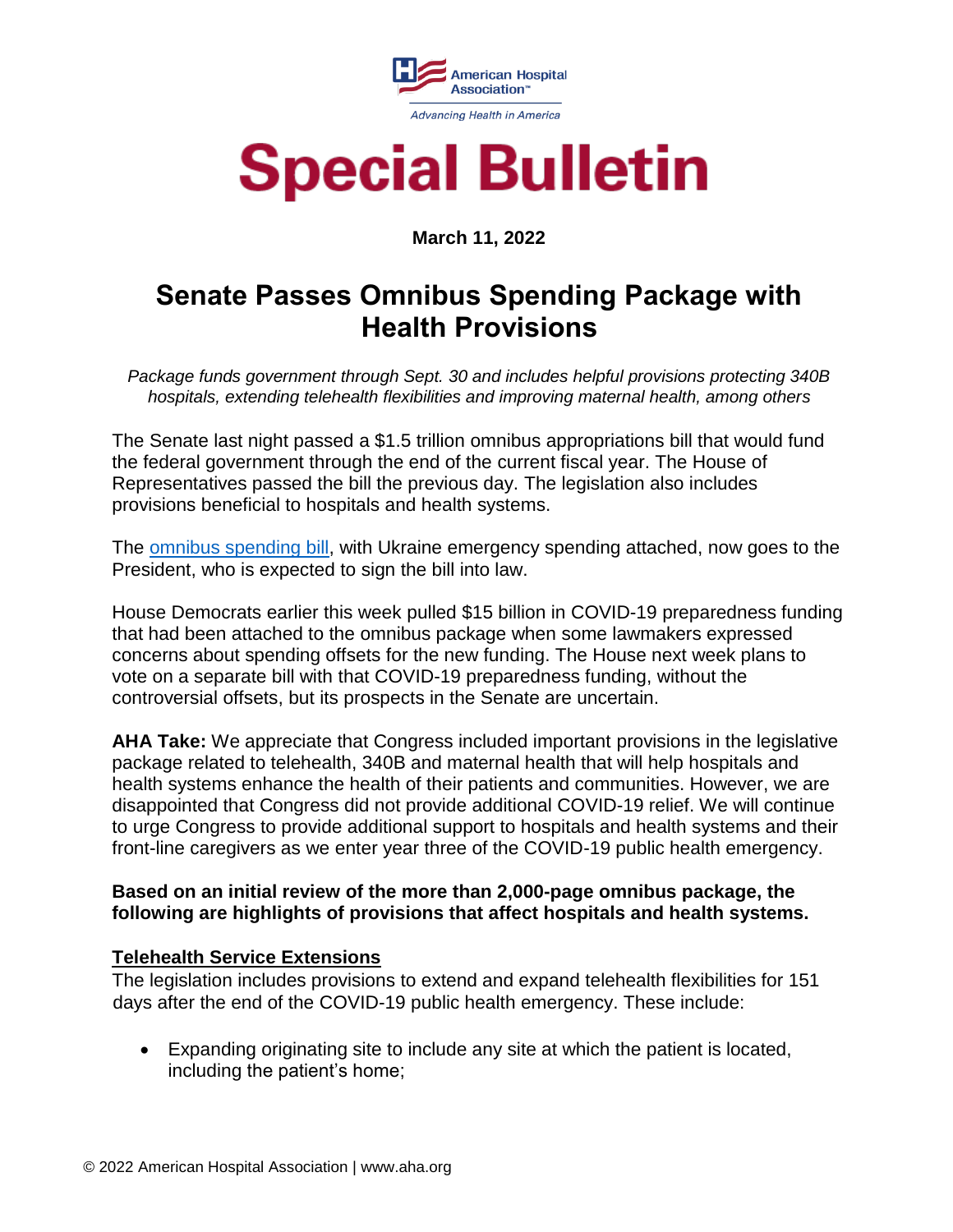- $\bullet$ occupational therapist, physical therapist, speech-language pathologist and Expanding eligible practitioners to furnish telehealth services to include audiologist; audiologist; occupational therapist, physical therapist, speech Expanding eligible practitioners to furnish telehealth services to include -language pathologist and
- $\bullet$ health clinics (RHCs) to furnish telehealth services; health clinics (RHCs) to furnish telehealth services; Extending the ability for federally qualified health centers (FQHCs) and rural Extending the ability for federally qualified health centers (FQHCs) and
- $\bullet$ requirements for FQHCs and RHCs; through telehealth until 152 days after the emergency, including the in-person requirements for FQHCs and RHCs; through telehealth until 152 days after the emergency, including the in-person Delaying the 6-month in-person requirement for mental health services furnished Delaying the 6-month in-person requirement for mental health services furnished
- $\bullet$ Extending coverage and payment for audio-only telehealth services Extending coverage and payment for audio-only telehealth services;
- $\bullet$ Extending the ability to use telehealth services to meet the face-to-face recertification requirement for hospice care; Extending the ability to use telehealth services to meet the face-to-face<br>recertification requirement for hospice care; and
- $\bullet$ Human Services (HHS) Secretary to publicly post data with respect to<br>telemedicine utilization. expansion of telehealth services and to require the Department of Health and telemedicine utilization. Human Services (HHS) Secretary to publicly post data with respect to expansion of telehealth services and to require the Department of Health and Requiring the Medicare Payment Advisory Commission to conduct a study on the Requiring the Medicare Payment Advisory Commission to conduct a study on the

# **Cybersecurity**

<u>Cybersecurity</u><br>The legislation would require critical infrastructure sectors, including hospitals and health<br>and the section of the section of the critical infrastructure sectors, including hospitals and health systems, to report cyber incidents within 72 hours and any ransomware payments made<br>within 24 hours to the Cybersecurity and Infrastructure Security Agency at the information on a similar timeline. information on a similar timeline. legislation would allow for some exemptions for certain entities that already report similar legislation would allow for some exemptions for certain entities that already report similar More time is provided for reporting incidents affecting less than 500 people. More time is provided for reporting incidents affect HHS "without unreasonable delay" and "no later than 60 calendar days from the breach." HHS "without unreasonable delay" and "no later than 60 calendar days from the breach." Department of Homeland Security. Currently, hospitals and health systems are required<br>to report cyber breaches affecting more than 500 people to the Office of Civil Rights at to report cyber breaches affecting more than 500 people to the Office of Civil Rights Department of Homeland Security. Currently, hospitals and health systems are required within 24 hours to the systems, to report cyber incidents within 72 hours and any ransomware payments made The legislation would require critical infrastructure sectors, including hospitals and health Cybersecurity and Infrastructure Security Agency ing less than 500 people. The The<br>

### **Maternal Health Maternal Health**

The legislation includes several important provisions to improve maternal healt The legislation includes several important provisions to improve maternal health outcomes.

authorization of \$50 million for 2023-2027; and instruct HHS to include pregnant and million for 2023-2027; accredit health professional schools to train health care Maternal Health Quality Improvement. The legislation would provide for Public Health<br>Service Act grants to develop and disseminate best practices with authorization of \$45 postpartum women as part of their public awareness campaign. postpartum women as part of their public awareness campaign. authorization 2027; support states and tribal organizations for integrated health care services with 2027; support states and tribal organizations for integrated health care services with professionals about perceptions and biases with authorization of \$15 million for 2023professionals about perceptions and biases with authorization million for 2023-2027; accredit health professional schools to train health care Service Act grants to develop and disseminate best practices with authorization **Maternal Health Quality Improvement.** of \$50 million for 2023-2027; and instruct HHS to include The legislation would provide of \$15 million for 2023 pregnant and for Public Health

grants to support health care professional training and telehealth resources with and care networks with authorization of \$15 million for 2023-2027, as well as establishes Public Health Service Act to improve rural maternal and obstetric care data collection **Improving Rural Maternal and Obstetric Care Data.** This provision would amend the authorization of \$25 million for 2023-2027. authorization of \$25 million for 2023 grants to support health care professional training and telehealth resources with and care net Public Health Service Act to improve rural maternal and obstetric care data collection **Improving Rural Maternal and Obstetric Care Data.** works with authorization of \$15 million for 2023-2027, as well as establishes This provision would amend

## <u>Medicaid Provisions</u> **Medicaid Provisions**

The legislation includes two Medicaid provisions The legislation includes two M edicaid provisions.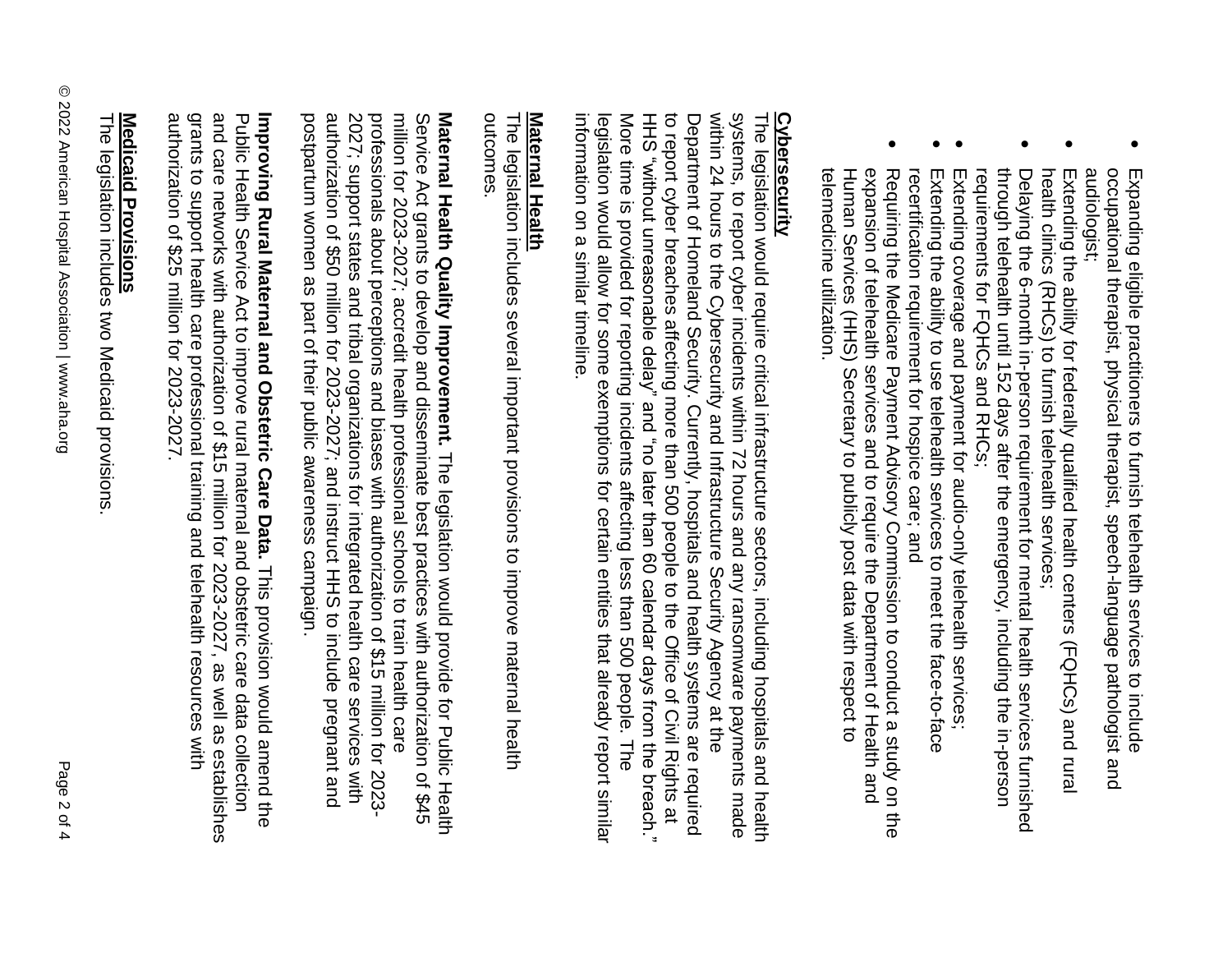**Extended Increased FMAP for Territories.** This provision would extend the increased Federal Medical Assistance Percentage (FMAP) for the five U.S. territories through Dec. 13, 2022. Historically, the territories FMAP was 55%. This provision would maintain Puerto Rico's increased FMAP at 76%, and maintain increased FMAP for the Virgin Islands, Guam, Northern Mariana Islands and American Samoa at 86%. The section also would increase Puerto Rico's federal allotment by \$200 million for fiscal year (FY) 2022.

**Increasing State Flexibility with Respect to Third Party Liability.** This provision would provide state Medicaid programs with an enforcement mechanism to address third party liability for care provided to a Medicaid beneficiary. A large proportion of Medicaid beneficiaries have third party sources of insurance coverage and for these beneficiaries the third party source of coverage must pay for care provided before the Medicaid program will pay. This provision strengthens the Medicaid program enforcement to seek recovery for issued Medicaid payments. In addition, this provision applies to all potential denials on the part of commercial plans, including prior authorization denials, by not allowing commercial health plans to avoid payment by saying that the service failed prior authorization if the state had waived prior authorization for the same service.

### **340B Eligibility Exceptions due to COVID-19 Public Health Emergency**

The legislation would protect certain 340B hospitals that lost their 340B eligibility due to a drop in their disproportionate share hospitals (DSH) adjustment percentage below the required threshold for 340B eligibility to gain limited access to the program. Access to the 340B drug discounts would be available only from the date of the bill's enactment through the end of 2022 and not retrospectively. This exception would apply only to 340B hospitals actively participating in the 340B program from the day prior to the start of the COVID-19 public health emergency (Jan. 31, 2020) and who subsequently lost eligibility during the cost reporting periods of 2020, 2021, and ending Dec. 31, 2022. Hospitals qualifying for the exception would be required to attest to the HHS Secretary that the reason for their loss of 340B eligibility was the result of "any actions taken by or other impact on such hospital in response to or as a result of the COVID-19 public health emergency that may have impacted the ability to meet the applicable requirement for the disproportionate share adjustment percentage."

### **Health Care Appropriations**

The omnibus appropriations bill would provide \$1.5 trillion in discretionary spending for FY 2022. The package would fund various health-related agencies at the following levels, many of which reflect new investments in areas of interest for hospitals and health systems:

- **HHS:** \$108.3 billion in total spending, an increase of \$11.3 billion. As part of this appropriation, Congress would establish and/or fund the following agencies, among others:
	- o **Centers for Medicare & Medicaid Services:** \$4 billion in total spending, an increase of \$50 million.